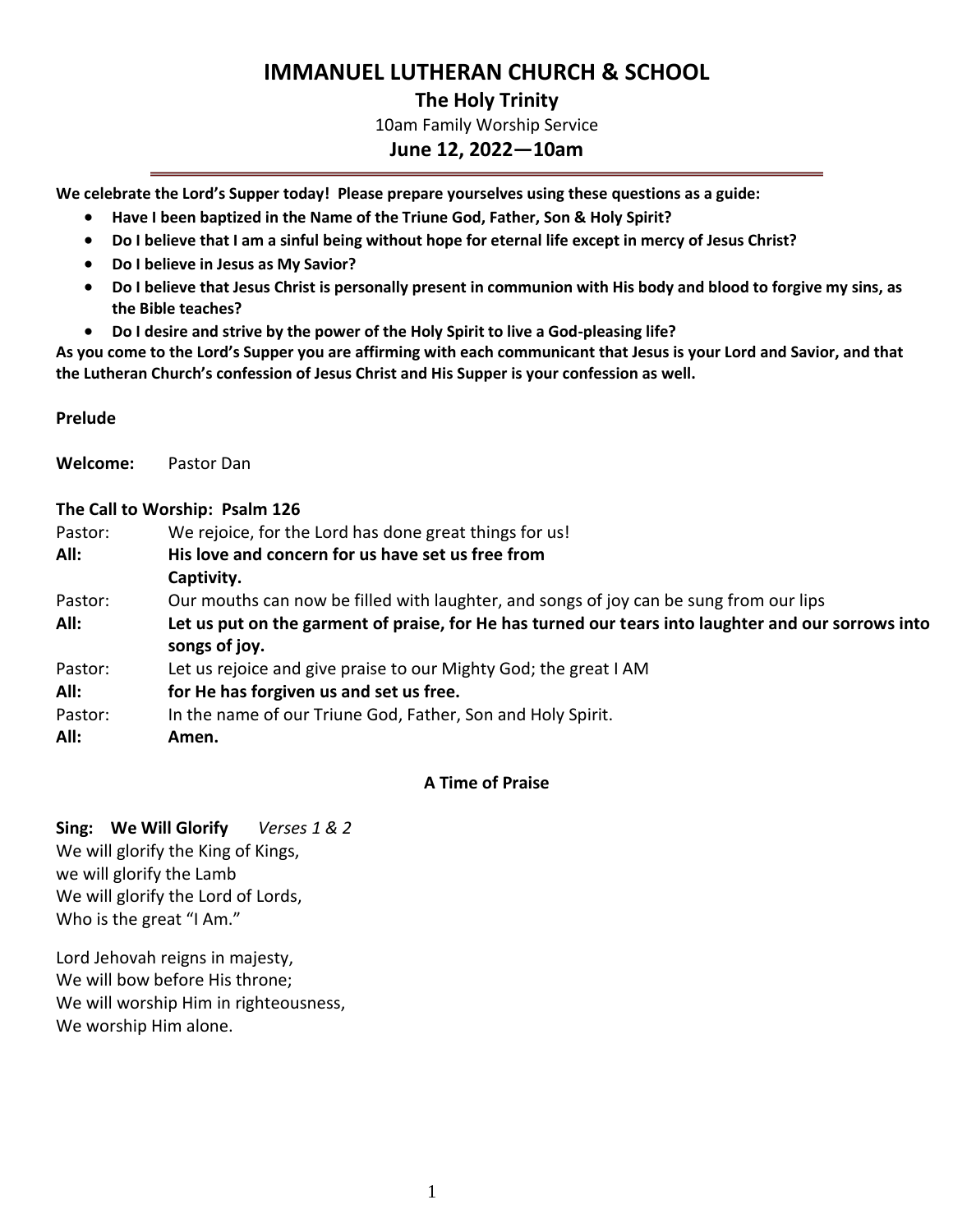**Thy Word** Verses 1 & 2 *Refrain* Thy Word is a lamp unto my feet and a light unto my path

When I feel afraid, think I've lost my way, Still You're there right beside me. And nothing will I fear as long as You are near Please be near me to the end *Refrain*

I will not forget your love for me and yet my heart forever is wandering Jesus, be my guide and hold me to Your side, And I will love You to the end. *Refrain*

#### **Jesus, Name Above All Names**

Jesus, name above all names, Beautiful Savior, glorious Lord Emmanuel, God is with us, Blessed Redeemer, living Word

Pastor: Let us Pray

**Sing:** "Jesus Loves the Little Children" Verses 1-4 Jesus loves the little children All the children of the world Ev'ry child in ev'ry land, Jesus holds them in His hand Jesus loves the little children of the world

Jesus died for all the children, All the children of the world Ev'ry child in ev'ry land, Jesus holds them in His hand Jesus loves the little children of the world

Jesus rose for all the children All the children of the world Ev'ry child in ev'ry land, Jesus holds them in His hand Jesus rose for all the children of the world

Jesus cares for all the children All the children of the world Ev'ry child in ev'ry land, Jesus holds them in his hand Jesus cares for all the children of the world.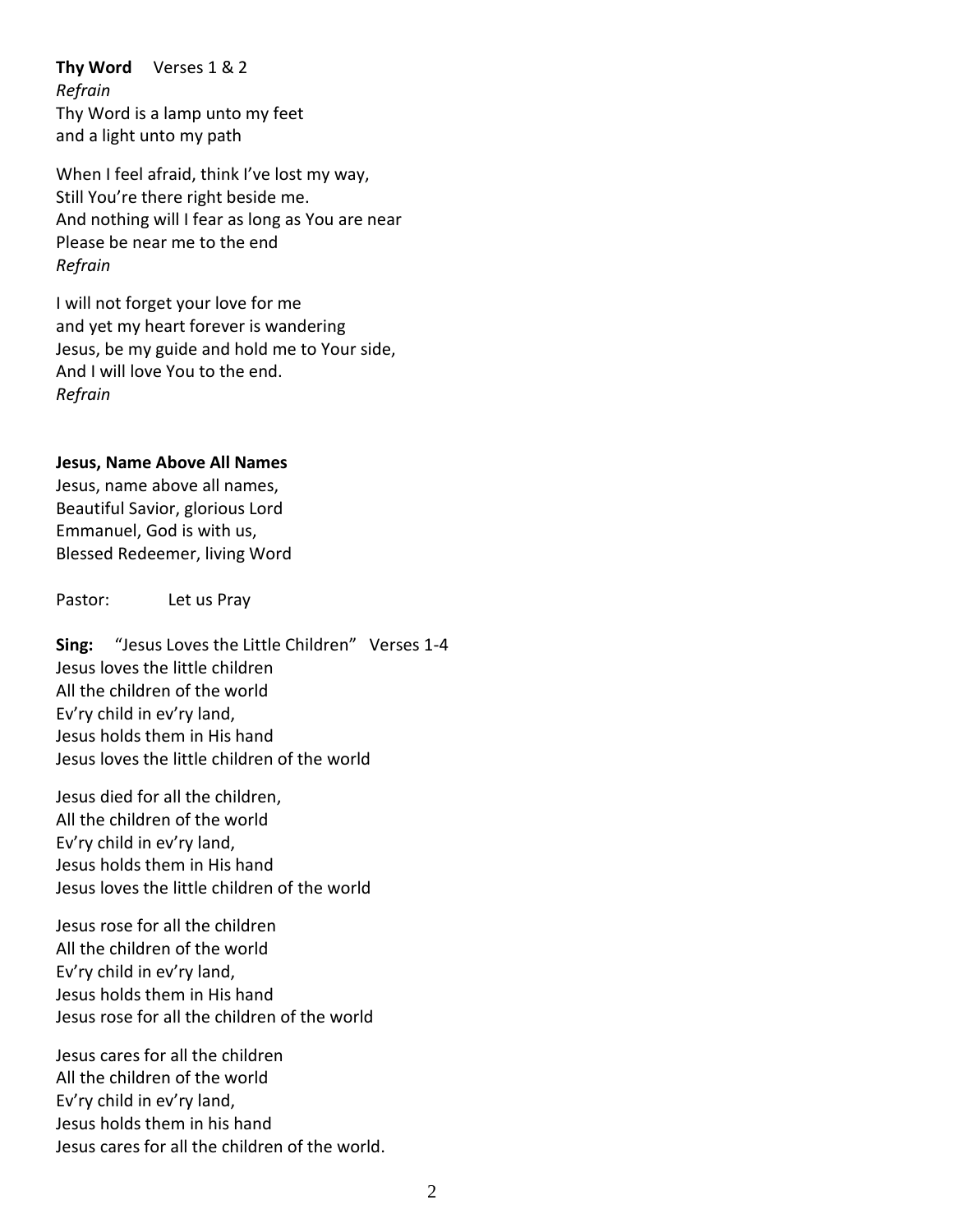### **Children's Message:** Pastor Dan

## **The First Reading** – 2 Corinthians 8:1-9

<sup>1</sup>We want you to know, brothers, about the grace of God that has been given among the churches of Macedonia, <sup>2</sup> for in a severe test of affliction, their abundance of joy and their extreme poverty have overflowed in a wealth of generosity on their part.

 $3$  For they gave according to their means, as I can testify, and beyond their means, of their own accord, <sup>4</sup> begging us earnestly for the favor of taking part in the relief of the saints—  $5$  and this, not as we expected, but they gave themselves first to the Lord and then by the will of God to us.

 $6$  Accordingly, we urged Titus that as he had started, so he should complete among you this act of grace.

 $<sup>7</sup>$  But as you excel in everything—in faith, in speech, in knowledge, in all earnestness, and in our love for</sup> you—see that you excel in this act of grace also.

<sup>8</sup>I say this not as a command, but to prove by the earnestness of others that your love also is genuine.

<sup>9</sup> For you know the grace of our Lord Jesus Christ, that though he was rich, yet for your sake he became poor, so that you by his poverty might become rich.

Pastor: This is the Word of the Lord.

## **The Gospel**

Pastor: The Holy Gospel is written in the 3<sup>rd</sup> chapter of St. John beginning at the 12<sup>th</sup> verse.

 $12$  If I have told you earthly things and you do not believe, how can you believe if I tell you heavenly things?

 $13$  No one has ascended into heaven except he who descended from heaven, the Son of Man.

<sup>14</sup> And as Moses lifted up the serpent in the wilderness, so must the Son of Man be lifted up, <sup>15</sup> that whoever believes in him may have eternal life.

<sup>16</sup> "For God so loved the world, that he gave his only Son, that whoever believes in him should not perish but have eternal life.

<sup>17</sup> For God did not send his Son into the world to condemn the world, but in order that the world might be saved through him.

Pastor: This is the Gospel of our Lord.

**People: Praise be to Thee, O Christ.**

## **The Apostles Creed**

**All: I believe in God the Father Almighty, Maker of heaven and earth.** 

**And in Jesus Christ His only Son, our Lord; Who was conceived by the Holy Spirit, Born of the Virgin Mary; suffered under Pontius Pilate, was crucified, died and was buried; He descended into hell; The third day He rose again from the dead; He ascended into heaven and sits at the right hand of God the Father Almighty; From thence He will come to judge the living and the dead.**

**I believe in the Holy Spirit; the holy Christian Church, the communion of saints; the forgiveness of sins; the resurrection of the body; and life everlasting. Amen.**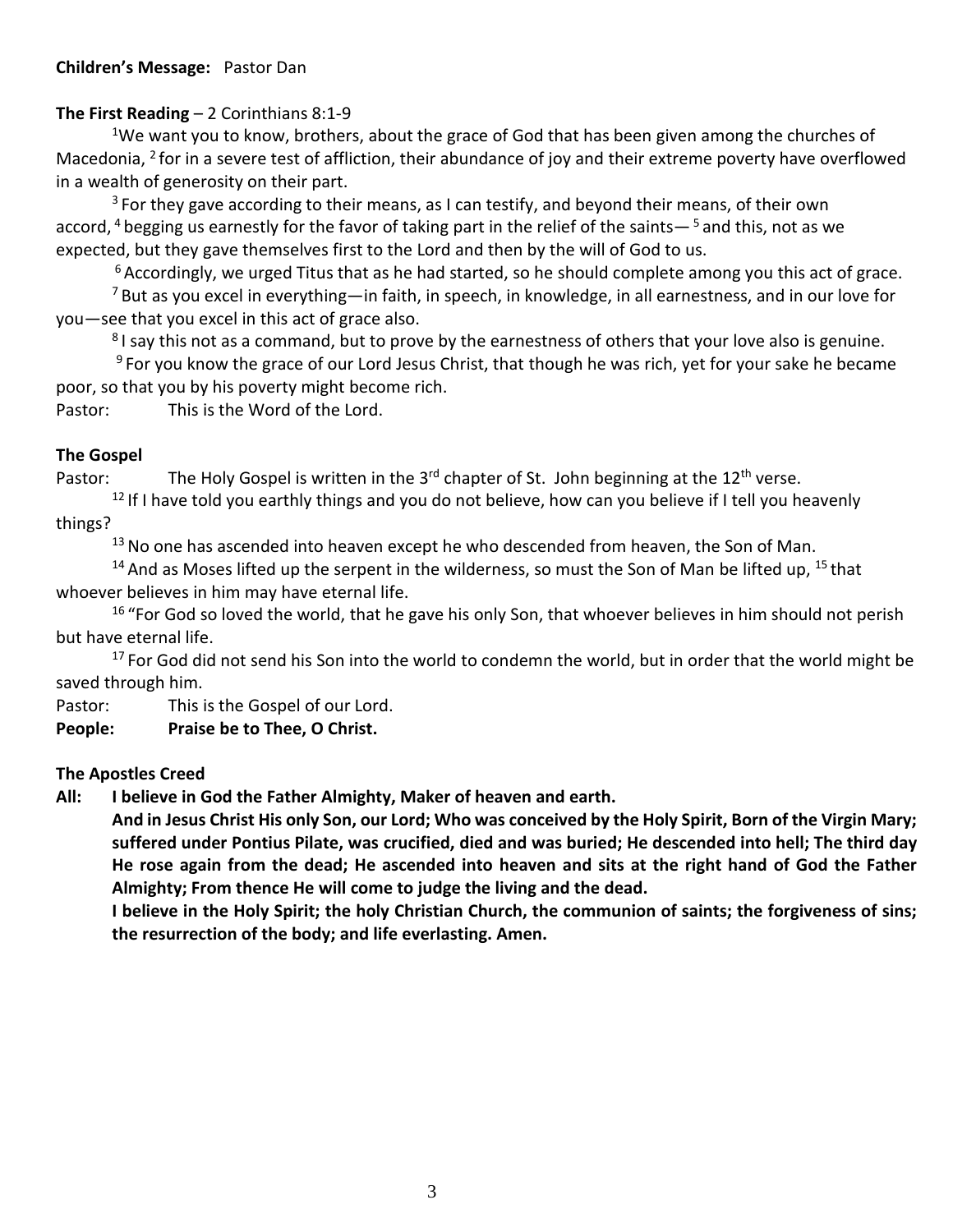### **Hymn: In His Time** *Verses 1 & 2*

In His time, in His time He makes all things beautiful in His time Lord, please show me ev'ry day, As you're teaching me Your way, That You do just what You say, in Your time

In Your time, in Your time, You make all things beautiful in Your time Lord, my life to You I bring, may each song I have to sing Be to You a lovely thing, in Your time

**Sermon –** "So Much We Don't Understand" *John 16:12*

#### **Offerings are gathered**

#### **The Prayers**

Peace & comfort for the family of Esther Flippen, great-grandmother of Jacob Doon-Ralls Successful cancer treatment for Art Carroll, close friend of Larry and Gala Habeck

(*Please help us keep our attendance numbers accurate by filling out the attendance cards and giving to Ushers at communion.)*

#### **The Lord's Prayer** *(Please rise)*

- **All: Our Father who art in heaven, hallowed be Thy name, Thy kingdom come, Thy will be done on earth as it is in heaven; give us this day our daily bread; and forgive us our trespasses as we forgive those who trespass against us; and lead us not into temptation, but deliver us from evil. For thine is the kingdom and the power and the glory forever and ever. Amen.**
- Pastor: This morning Jesus stands before us and we'll hear, "Take and eat, this is My body and drink, this is My blood." How can bread be flesh and wine be blood? Here too, we see the hand of God at work, calling us in faith not to stumble over what seems foolish to our human minds. In Jesus we are truly assured that He is present in this meal to forgive and renew. His Word is sure. **All: Lord, we are weak and have sinned against You in our thoughts, our words, and our deeds.**
- **Forgive us Lord of all our sins, our doubts about You and Your ways for the sake of Jesus.**
- Pastor: Be assured that because of Jesus' death upon the cross, your sins, stumbling's and doubts are forgiven. Know the wisdom and power of our Triune God through Jesus Christ God's Son.

#### **The Consecration of the Bread and Wine**

**"Make Me a Servant"**

Make me a servant, Humble and meek Lord, let me lift up those who are weak And may the pray'r of my heart always be: Make me a servant, make me a servant, Make me a servant today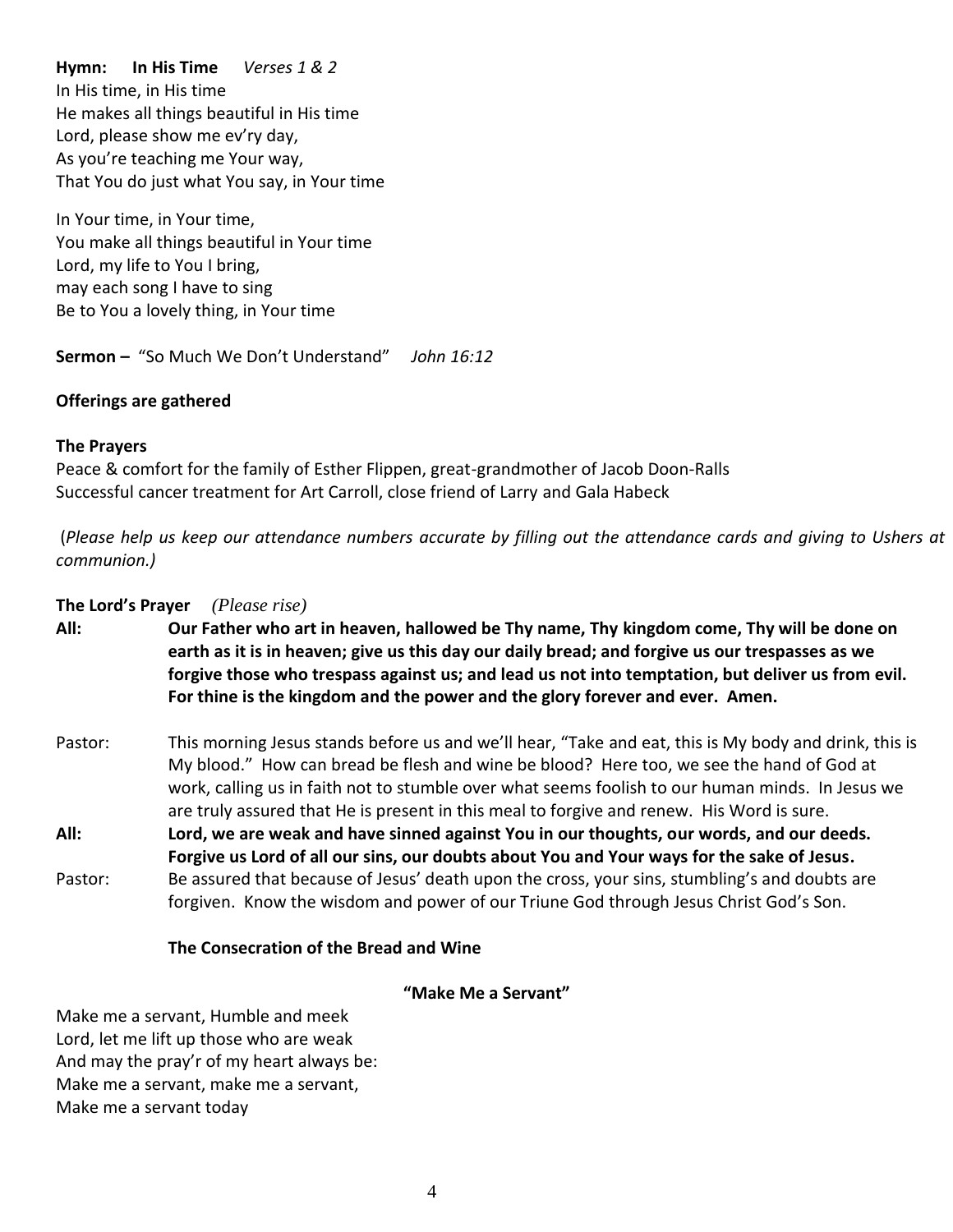### **The Words of Institution**

*(Distribution is continuous style—Please come forward and kneel or stand to receive the body and blood of Christ given in, with and under the bread and the wine. Once you have been communed excuse yourself and return to your seat. The blessing will be given to all at the end.)* 

### **The Benediction**

- Pastor: The Lord bless you and keep you. The Lord make His face shine upon you and be gracious unto you. The Lord lift up His countenance upon you and give you peace.
- **People: Amen, Amen, Amen!**

### **The Closing Hymn: God is so Good** God is so good, God is so good God is so good,He's so good to me

He cares for me, He cares for me,

He cares for me, He's so good to me

He loves me so, He loves me so, He loves me so, He's so good to me

I praise His name, I praise His name, I praise His name, He's so good to me

#### **Our Vision:**

**All: Through Word and Sacrament ministry, we share the love, joy and peace of Jesus Christ among ourselves and with those around us.** Pastor: Our worship has ended, our service now begins. Let us go in peace. **All: And serve the Lord**

### **Altar flowers are placed to the glory of God and in memory of Dorothy & Fred Hartel, by the Goode family**

## *The Hispanic Congregation is growing! Thanks for your love, support and prayers.*

## *Thank you, Immanuel family, for your continued support and prayers for VBS-2022.*

*Services will be live-streamed and a recording of service will be posted by the end of the day. Please keep the church office updated on prayers that have been asked to be kept on indefinitely, military and ones for continued healing or cancer treatments.*

#### **Continued Prayers**

Strength & comfort thru medical issues for Rich Richards, husband of Nancy Richards Healing, strength & comfort from bad car accident for Jonathan Trower, grandson of Pastor Charles Trower, retired from Zion Lutheran Church Safe travels to Wisconsin for Doug Felton Safe travels for Jim Levi and Lorraine Truax Safe travels for the Clarke family of 5, driving to California We pray to God our Lord for the new Hispanic Mission in Immanuel and that through the Holy Spirit he will give us guidance to share the Gospel with new families.

Employment for those struggling to find a job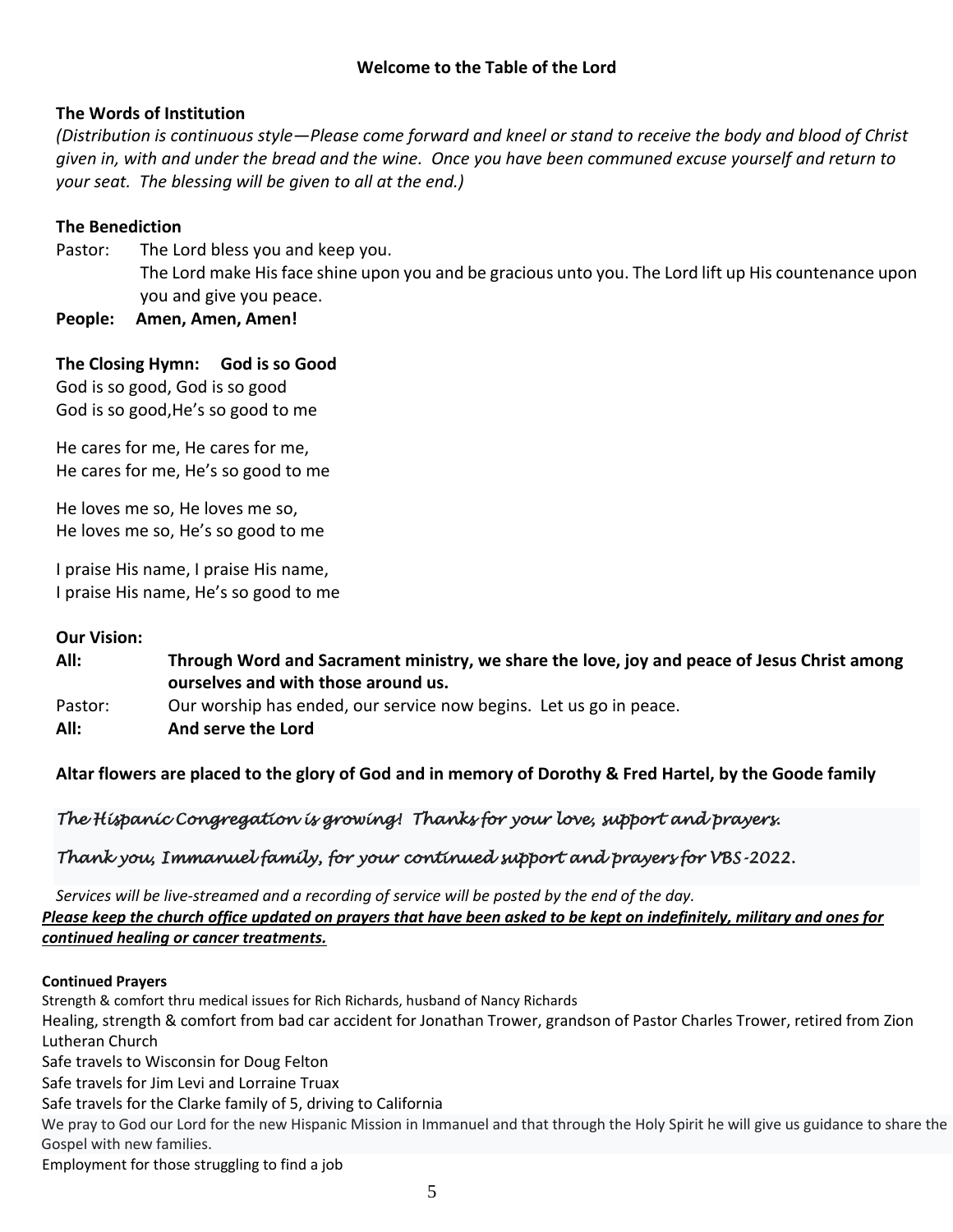#### **Healing**

#### **Battling with Cancer or Serious Illness**

Barbara LaVere Dr. Khalid Mahmood, father of Farrah Briggs Richard Seedroff Barbara Knott Yvonne Lenzen, grandmother of Grace Sierra Gloria McNail, aunt of Susan Tumlin Pat, suffering with dementia, Aunt of Beth Hutches Cathy Nichols with terminal cancer, mother of Cathy Wilson Raymond, brother of Barbara LaVere David, brother of Larry Habeck Tracy, cousin of Jacquelyn Hahn Lisa Steinbrueck, niece of the Steinbrueck's Alan Sparks Don Swisher, step-father of Larry Habeck Bill, (w/brain cancer) uncle of Brian Littrel Tom Meyferth

#### **PRAYERS FOR THOSE SERVING OUR COUNTRY Safety for… and strength for families:**

Luke Buchholz, Navy, grandson of Ann Donahue, stationed at Norfolk, VA Matthew Reikowski as he is deployed on the Carl S. Vinson Logan Crouse, US Army, great-nephew of Joan Crouse, stationed at Ft. Campbell in NC Carson Crouse, US Army, great-nephew of Joan Crouse, stationed at Ft. Bragg Samuel Drake, Captain stationed at Holloman AFB in Alamogordo, NM, son of Kerry Drake Cpl. Xander Ritter, USMC, stationed at Camp Pendleton, CA Matthew Albers, Major in USAF and in command in Sacramento, CA, son of Deb Albers Gavin Mattson, para-rescue man, stationed in the Panhandle of FL, grandson of Edith Mattson Jeremy Brockmeier (USMC) & family, stationed in South Korea, son of Jerry and Janice Brockmeier **ALSO, FOR ALL LAW ENFORCEMENT OFFICERS AND FIRST RESPONDERS**

#### **PRAYERS FOR OUR FAMILIES**

Sunday: Helen Lewis Monday: Brian Littrel, Joshua, Alexander Tuesday: Jose & Jessica Lopez, Angelica, Amanda Wed: Reynald & Lauren Lopez Thurs: Beverly Lowe Friday: Nelson & Lucia Ludke Saturday: Shirley Martin

#### **PRAYERS FOR OUR SCHOOL STUDENTS & FAMILIES**

|  | Sunday Leo Kahelin        |  |
|--|---------------------------|--|
|  | Monday: Amirah Keller     |  |
|  | Tuesday: June Kitzis      |  |
|  | Wed: Luke Landree         |  |
|  | Thurs: Robert Lapham      |  |
|  | Friday: Tristen Layman    |  |
|  | Saturday: Alexander Lewis |  |
|  |                           |  |